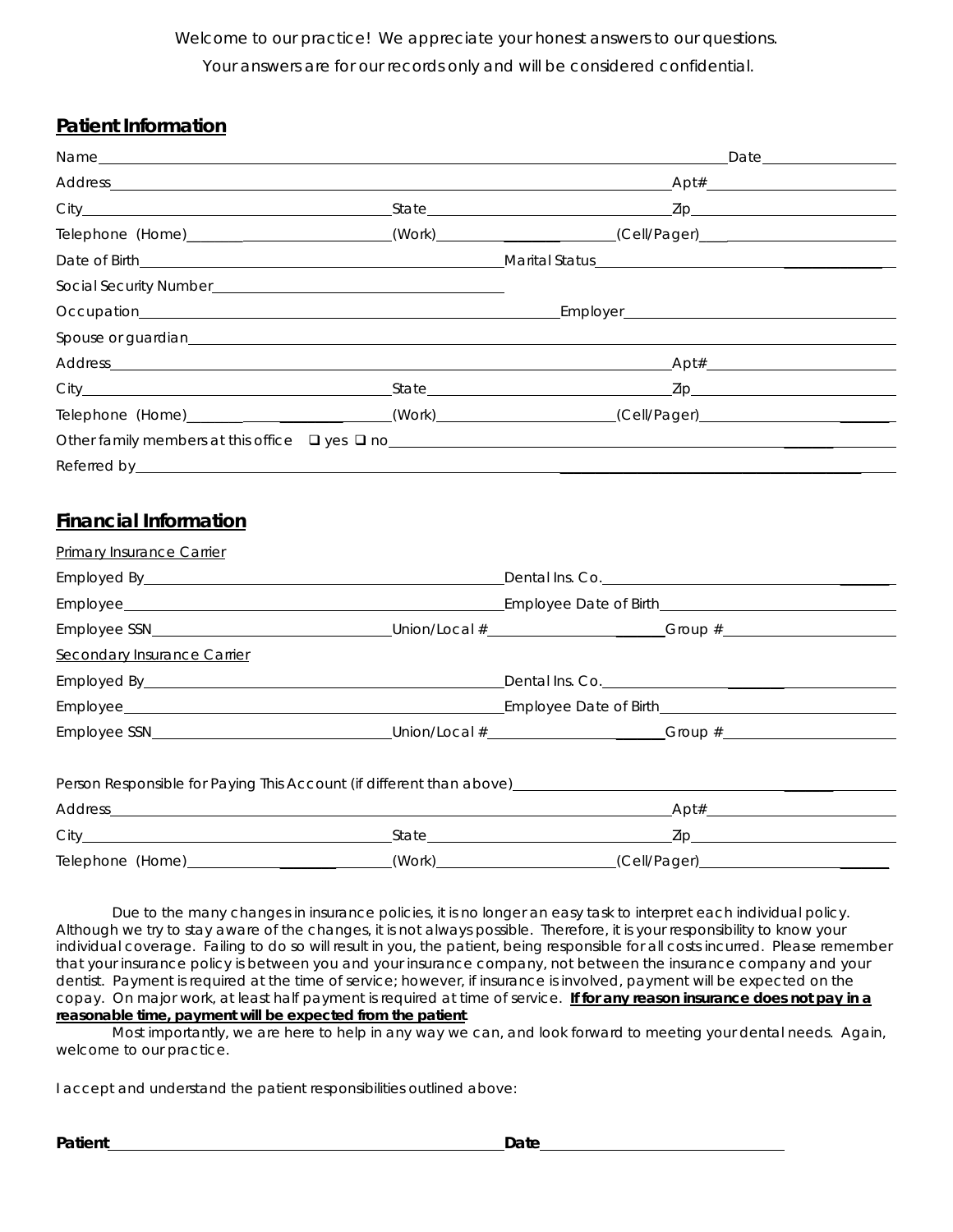## **Medical History**

Please circle any of the following that you have had or have presently.

| <b>Heart Attack</b><br><b>Heart Failure</b><br><b>Heart Disease</b><br><b>High Blood Pressure</b><br>Angina Pectoris<br><b>Heart Pacemaker</b><br><b>Blood Transfusion</b><br>Stroke<br>Anemia<br>Hemophilia<br><b>Diabetes</b><br>Sickle Cell Disease<br><b>Heart Surgery</b> | <b>Heart Murmur</b><br><b>Scarlet Fever</b><br><b>Rheumatic Fever</b><br>Artificial Heart Valve<br>Mitral Valve Prolapse<br><b>Congenital Heart Lesions</b><br>Artificial Joints (Hip, Knee)<br>Rheumatism<br><b>Arthritis</b><br>Kidney Disease<br><b>Thyroid Disease</b><br>Sinus Trouble<br><b>Cortisone Medication</b> |                                                                                                         | Allergies or Hives<br>Hay Fever<br>Asthma<br>Emphysema<br>Cough<br>Tuberculosis (TB)<br><b>AIDS</b><br><b>HIV Positive</b><br>Liver Disease<br><b>Hepatitis A</b><br><b>Hepatitis B</b><br>Hepatitis C<br>Yellow Jaundice | Glaucoma<br><b>Nervousness</b><br>Psychiatric Treatment<br><b>Epilepsy or Seizures</b><br><b>Fainting or Dizzy Spells</b><br>Drug Addiction<br>Ulcers<br><b>Fever Blisters</b><br>Cold Sores<br><b>Bruise Easily</b><br>Phen-Fen treatment<br><b>Cosmetic Surgery</b><br>Venereal Disease (Syphilis, Gonorrhea) |
|--------------------------------------------------------------------------------------------------------------------------------------------------------------------------------------------------------------------------------------------------------------------------------|----------------------------------------------------------------------------------------------------------------------------------------------------------------------------------------------------------------------------------------------------------------------------------------------------------------------------|---------------------------------------------------------------------------------------------------------|---------------------------------------------------------------------------------------------------------------------------------------------------------------------------------------------------------------------------|-----------------------------------------------------------------------------------------------------------------------------------------------------------------------------------------------------------------------------------------------------------------------------------------------------------------|
| <b>Food Allergies</b>                                                                                                                                                                                                                                                          |                                                                                                                                                                                                                                                                                                                            |                                                                                                         | If yes, what type?                                                                                                                                                                                                        |                                                                                                                                                                                                                                                                                                                 |
| Cancer                                                                                                                                                                                                                                                                         | If yes, what type?_                                                                                                                                                                                                                                                                                                        |                                                                                                         | Did you receive radiation / chemotherapy? (circle those that apply)                                                                                                                                                       | Are you allergic or have you reacted adversely to any of the following? (circle all that apply)                                                                                                                                                                                                                 |
| Penicillin/Amoxicillin<br>Erythromycin<br>Tetracycline<br><b>Other Antibiotics</b><br>Other drugs or medications?                                                                                                                                                              | Aspirin<br>Darvon<br>Codeine<br>Demoral                                                                                                                                                                                                                                                                                    | Valium<br>Percodan<br>Sleeping Pills                                                                    | Nitrous Oxide (laughing gas)                                                                                                                                                                                              | Local Anesthetic<br>Novocaine/Xylocaine<br>Scopolomine<br>Latex                                                                                                                                                                                                                                                 |
| Are you now taking or using medication for: (Please circle)                                                                                                                                                                                                                    |                                                                                                                                                                                                                                                                                                                            |                                                                                                         |                                                                                                                                                                                                                           |                                                                                                                                                                                                                                                                                                                 |
| Diabetes (Pills/Shots)<br><b>Nerves</b><br>Sleeping Trouble<br><b>High Blood Pressure</b><br><b>Heart Disease</b>                                                                                                                                                              | Arthritis                                                                                                                                                                                                                                                                                                                  | Blood (Liver/Iron Pills)<br>Stomach Trouble (Ulcer/Other)<br>Headaches/Migraines<br>Periodontal Disease |                                                                                                                                                                                                                           | Blood thinners (Anticoagulants)<br>Seizures (Dilantin)<br>Thyroid<br>Hormones (including birth control)<br>Allergies                                                                                                                                                                                            |

| Are you now taking, or have you taken in the past, bisphosphonates? |         |          |         |                | $\Box$ yes $\Box$ no |
|---------------------------------------------------------------------|---------|----------|---------|----------------|----------------------|
| These include:                                                      | Fosamax | Didronel | Skelid  | <b>Bonefos</b> |                      |
|                                                                     | Aredia  | Zometa   | Actonel | <b>Boniva</b>  |                      |

Please list medications you are currently taking (including over the counter, vitamins, minerals, and herbal supplements):

| Physician's name<br>Address<br>Telephone_                                                        |                      |
|--------------------------------------------------------------------------------------------------|----------------------|
| Date of last medical exam                                                                        |                      |
| Have you been a patient in a hospital during the past two years?<br>If yes, what for? $\sqrt{2}$ | $\Box$ yes $\Box$ no |
| Have you ever used tobacco products?<br>If yes, do you currently use them? How frequently?       | $\Box$ yes $\Box$ no |
| Following injuries, have you ever had bleeding problems?                                         | $\Box$ yes $\Box$ no |
| Do injuries/cuts take longer to heal now than previously?                                        | $\Box$ yes $\Box$ no |
| Have you had eye trouble recently?                                                               | $\Box$ yes $\Box$ no |
| Have you recently lost weight unintentionally?                                                   | $\Box$ yes $\Box$ no |
| Is there a history of diabetes in your family?                                                   | $\Box$ yes $\Box$ no |
| Do you urinate more than 6 times a day?                                                          | $\Box$ yes $\Box$ no |
| Are you currently pregnant?                                                                      | $\Box$ yes $\Box$ no |
| Are you currently on a prescribed diet?<br>If yes, for what reason?                              | $\Box$ yes $\Box$ no |
| Have you been treated for alcoholism or chemical dependency?                                     | $\Box$ yes $\Box$ no |
| Have you ever needed premedication prior to dental appointments?                                 | $\Box$ yes $\Box$ no |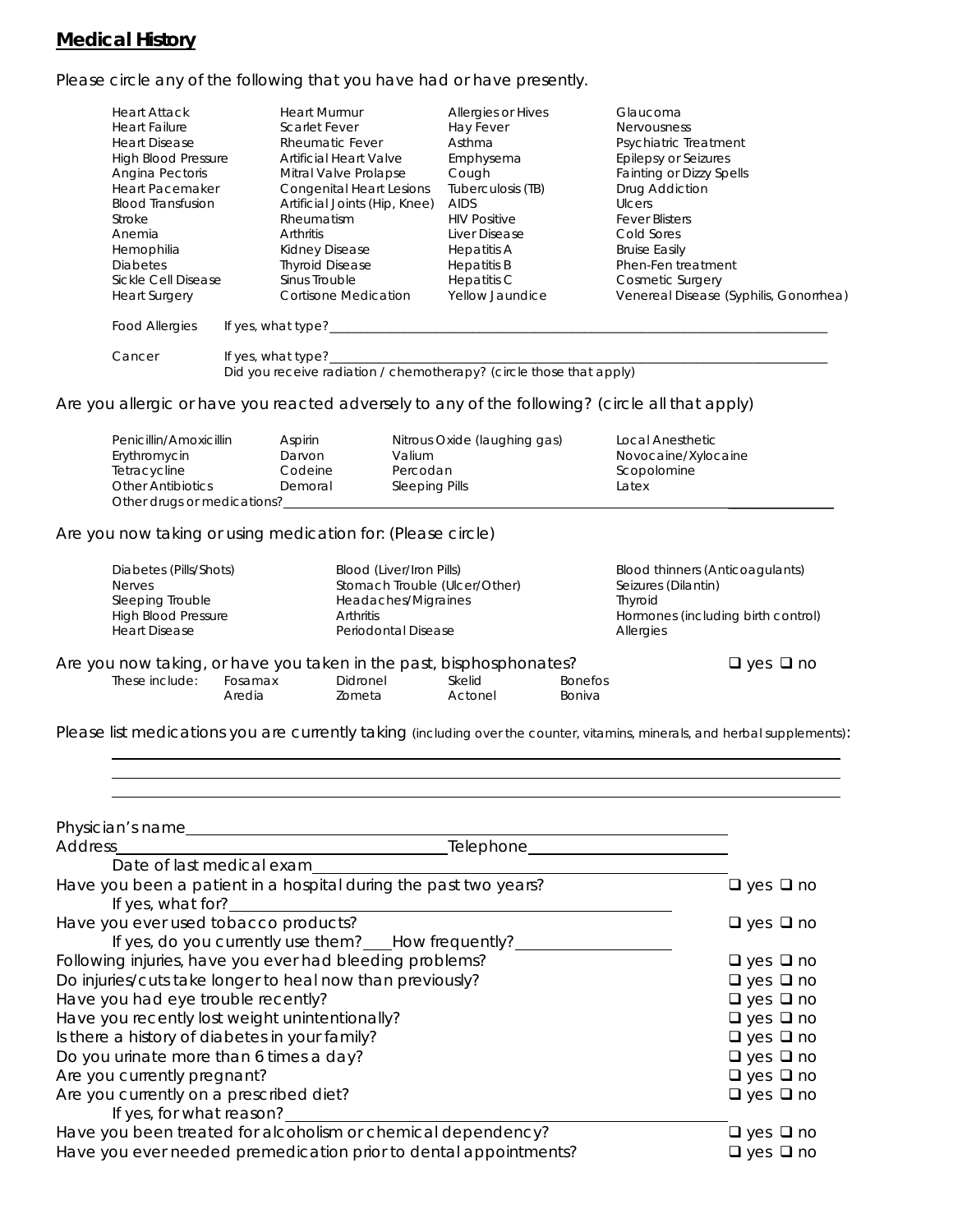### **Dental History**

| Date of last dental visit                                                                                                      |                      |
|--------------------------------------------------------------------------------------------------------------------------------|----------------------|
|                                                                                                                                |                      |
| Dentist's Name                                                                                                                 |                      |
| Address<br><u> 1989 - Johann Barn, mars eta bainar eta baina eta baina eta baina eta baina eta baina eta baina eta baina e</u> |                      |
|                                                                                                                                |                      |
| Are you having pain or discomfort at this time?                                                                                | $\Box$ yes $\Box$ no |
| Have you come to this office for relief of pain?                                                                               | $\Box$ yes $\Box$ no |
| If yes, have you been in pain for more than 3 weeks?                                                                           | $\Box$ yes $\Box$ no |
| If yes, where is the pain?                                                                                                     |                      |
| Do you have unreplaced missing teeth?                                                                                          | $\Box$ yes $\Box$ no |
| If yes, why have you not replaced them?                                                                                        |                      |
| Do you have difficulty swallowing?                                                                                             | $\Box$ yes $\Box$ no |
| Do your gums bleed when brushing your teeth?                                                                                   | $\Box$ yes $\Box$ no |
| Have you ever been told you have periodontal disease?                                                                          | $\Box$ yes $\Box$ no |
| Is any part of your mouth sensitive to temperature or pressure?                                                                | $\Box$ yes $\Box$ no |
| If yes, which part?                                                                                                            |                      |
| Does food catch between your teeth?                                                                                            | $\Box$ yes $\Box$ no |
| If yes, where?                                                                                                                 |                      |
| Have you had any serious trouble associated with any previous dental treatment?                                                | $\Box$ yes $\Box$ no |
| If yes, briefly describe_                                                                                                      |                      |
| Do you have any pain or soreness around the eyes or ears?                                                                      | $\Box$ yes $\Box$ no |
| Do you have any unpleasant taste or odor in your mouth?                                                                        | $\Box$ yes $\Box$ no |
| Do you ever get cold sores or canker sores?                                                                                    | $\Box$ yes $\Box$ no |
| Do you ever feel that you have a dry mouth?                                                                                    | $\Box$ yes $\Box$ no |
| Are you dissatisfied with your teeth or their appearance?                                                                      | $\Box$ yes $\Box$ no |
| Does it seem you always have something to be treated when you visit a dentist?                                                 | $\Box$ yes $\Box$ no |
| In the past, have you required a lot of dental work?                                                                           | $\Box$ yes $\Box$ no |
| Have you ever had a bad experience in the dental office?                                                                       | $\Box$ yes $\Box$ no |
| How do you feel about going to the dentist (circle the best answer):                                                           |                      |
| No Problem<br>Apprehensive<br>Scared                                                                                           |                      |
| <b>Occlusal Screening</b>                                                                                                      |                      |
| Do you wear complete and/or partial dentures?                                                                                  | $\Box$ yes $\Box$ no |
| If yes, upper, lower, or both?                                                                                                 |                      |
| If yes, how long have you worn dentures?                                                                                       |                      |
| Do any members of your family, including your parents, wear dentures?                                                          | $\Box$ yes $\Box$ no |
| Have you had prior orthodontic treatment (braces)?                                                                             | $\Box$ yes $\Box$ no |
| Are you aware of any problems with snoring?                                                                                    | $\Box$ yes $\Box$ no |
| Have you ever been diagnosed with sleep apnea?                                                                                 | $\Box$ yes $\Box$ no |
| Have you ever been diagnosed with TMJ/TMD?                                                                                     | $\Box$ yes $\Box$ no |

Do you wear a bite splint/night guard?  $\Box$  yes  $\Box$  no

If yes, how frequently? Do you clench or grind your teeth during the day?  $\Box$  yes  $\Box$  no Have you been made aware of clenching or grinding during the night?  $\square$  yes  $\square$  no Do you have chronic headaches or neck and shoulder pains?  $\Box$  yes  $\Box$  yes  $\Box$  no Do you ever wake up with an awareness of, or about, your teeth or jaw as if you have had them clenched in your sleep?  $\Box$  yes  $\Box$  yes  $\Box$  no Do you have any awareness in the muscles of your neck or shoulders?  $\Box$  yes  $\Box$  no Do you have a tight or stiff neck?  $\Box$  yes  $\Box$  no Do you now, or have you ever had, pain in your jaw joint or the sides of your face (in and about the ears)?  $\Box$  yes  $\Box$  no Do you ever have a clicking jaw joint?  $\Box$  yes  $\Box$  no Have you ever experienced an inability to move your jaw or open widely?  $\Box$  yes  $\Box$  no Which side of your mouth do you chew on? The Right Left Both